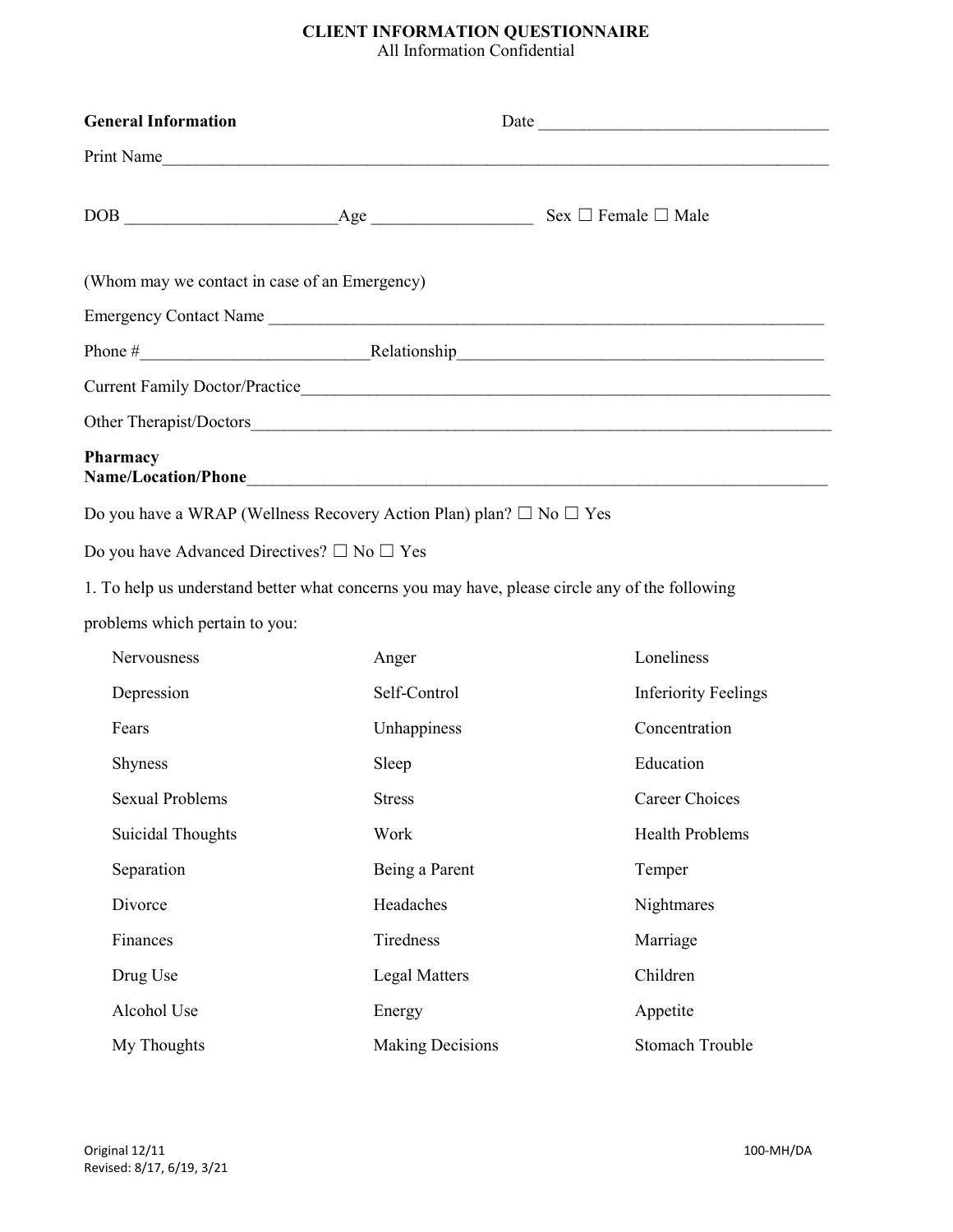|                                                                                 |      |           | 2. Have you ever received mental health or substance abuse treatment? $\Box$ No $\Box$ Yes           |                                                                                                              |
|---------------------------------------------------------------------------------|------|-----------|------------------------------------------------------------------------------------------------------|--------------------------------------------------------------------------------------------------------------|
| $\Box$ Inpatient $\Box$ Outpatient                                              |      |           |                                                                                                      |                                                                                                              |
|                                                                                 |      |           |                                                                                                      |                                                                                                              |
|                                                                                 |      |           |                                                                                                      |                                                                                                              |
|                                                                                 |      |           |                                                                                                      |                                                                                                              |
|                                                                                 |      |           |                                                                                                      |                                                                                                              |
|                                                                                 |      |           |                                                                                                      |                                                                                                              |
|                                                                                 |      |           | 3. When were you last seen by a mental health professional? $\Box$ Not applicable                    |                                                                                                              |
| 4. Do you drink alcohol? $\Box$ No $\Box$ Yes                                   |      |           |                                                                                                      |                                                                                                              |
|                                                                                 |      |           |                                                                                                      |                                                                                                              |
|                                                                                 |      |           |                                                                                                      |                                                                                                              |
| 5. Have you ever had a problem with alcohol? $\Box$ No $\Box$ Yes               |      |           |                                                                                                      |                                                                                                              |
|                                                                                 |      |           | 6. Have you ever had a problem with substance abuse (other than alcohol)? $\square$ No $\square$ Yes |                                                                                                              |
| 7. Do you use tobacco in any form? $\Box$ No $\Box$ Yes                         |      |           |                                                                                                      |                                                                                                              |
| Amount                                                                          |      |           | 8. Current caffeine consumption (Soda, Coffee, Tea, Iced Tea, etc.)? □ No □ Yes                      |                                                                                                              |
| supplements, etc.? $\square$ No $\square$ Yes                                   |      |           |                                                                                                      | 9. Do you take medications? Please include; Over the Counter (OTC) medications, herbal preparations, dietary |
| Drug                                                                            | Dose | Frequency | Reason                                                                                               | <b>Who Prescribed</b>                                                                                        |
|                                                                                 |      |           |                                                                                                      |                                                                                                              |
| 10. Do you have any health problems? $\square$ No $\square$ Yes<br>Please list: |      |           |                                                                                                      |                                                                                                              |
|                                                                                 |      |           |                                                                                                      |                                                                                                              |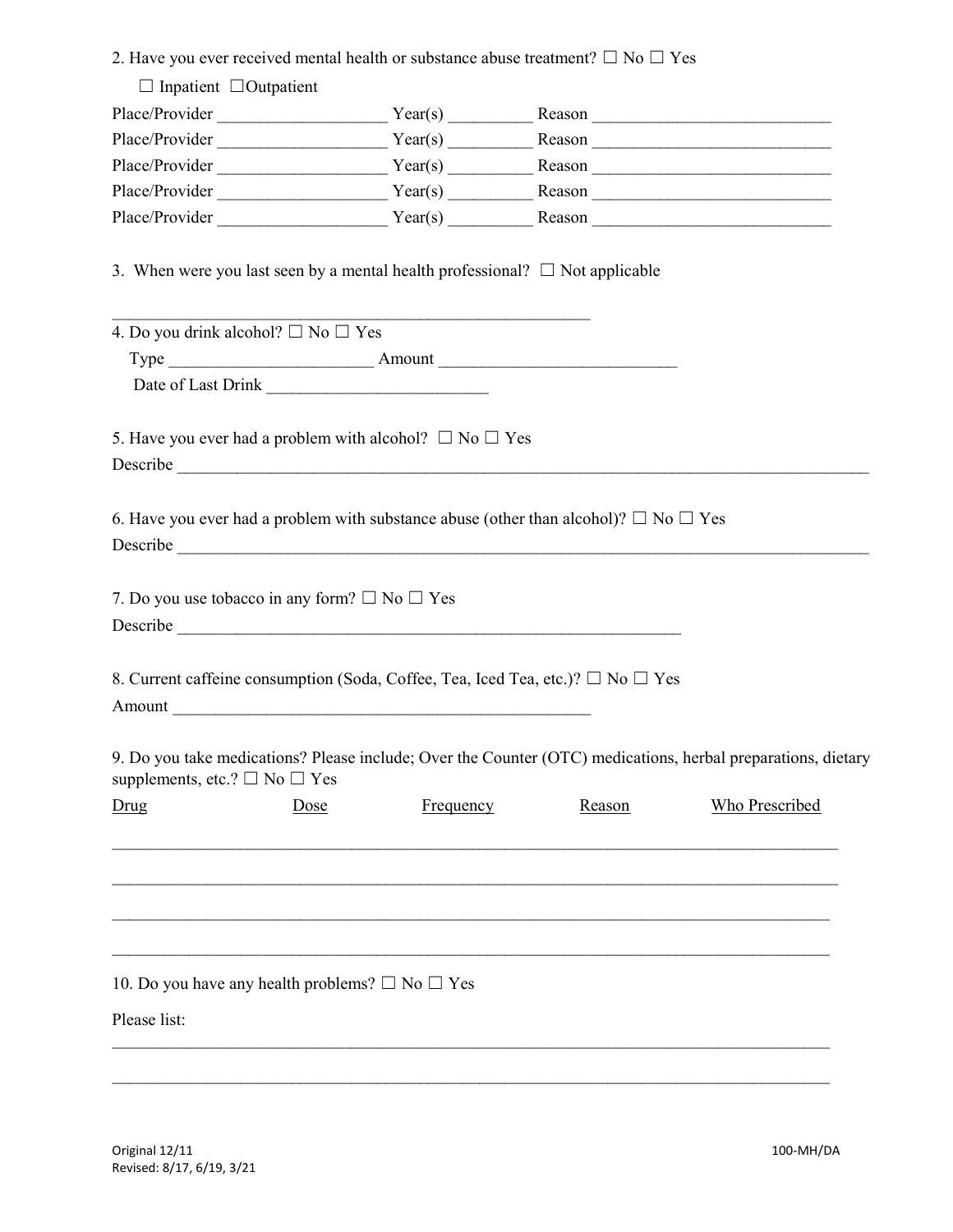11. Have you had any major, non-psychiatric hospitalization?  $\Box$  No  $\Box$  Yes

| Place                |      | Year                                                                                                                  |               | Reason       |                         |  |
|----------------------|------|-----------------------------------------------------------------------------------------------------------------------|---------------|--------------|-------------------------|--|
|                      |      |                                                                                                                       |               |              |                         |  |
|                      |      |                                                                                                                       |               |              |                         |  |
|                      |      |                                                                                                                       |               |              |                         |  |
|                      |      | 13. Have you any drug allergies or sensitivities? $\square$ No $\square$ Yes                                          |               |              |                         |  |
| Please list:<br>Drug |      |                                                                                                                       | Symptom       |              |                         |  |
|                      |      |                                                                                                                       |               |              |                         |  |
|                      |      |                                                                                                                       |               |              |                         |  |
|                      |      |                                                                                                                       |               |              |                         |  |
|                      |      | 14. Have you any other allergies or sensitivities (e.g. environmental, food, dye, latex, etc.) $\Box$ No $\Box$ Yes   |               |              |                         |  |
|                      |      |                                                                                                                       |               |              |                         |  |
|                      |      |                                                                                                                       |               |              |                         |  |
|                      |      | 15. In the past, have you ever been on medication for anxiety, depression, insomnia, etc.? $\square$ No $\square$ Yes |               |              |                         |  |
| If yes,              |      |                                                                                                                       |               |              |                         |  |
| Drug                 | When | How Long                                                                                                              | Effectiveness | Side Effects | <b>Why Discontinued</b> |  |
|                      |      |                                                                                                                       |               |              |                         |  |
|                      |      |                                                                                                                       |               |              |                         |  |
|                      |      |                                                                                                                       |               |              |                         |  |
|                      |      |                                                                                                                       |               |              |                         |  |
|                      |      | 16. Do you have any family history of mental illness or substance abuse? $\Box$ No $\Box$ Yes                         |               |              |                         |  |
| Describe             |      |                                                                                                                       |               |              |                         |  |
|                      |      |                                                                                                                       |               |              |                         |  |
|                      |      |                                                                                                                       |               |              |                         |  |

Original 12/11 Revised: 8/17, 6/19, 3/21